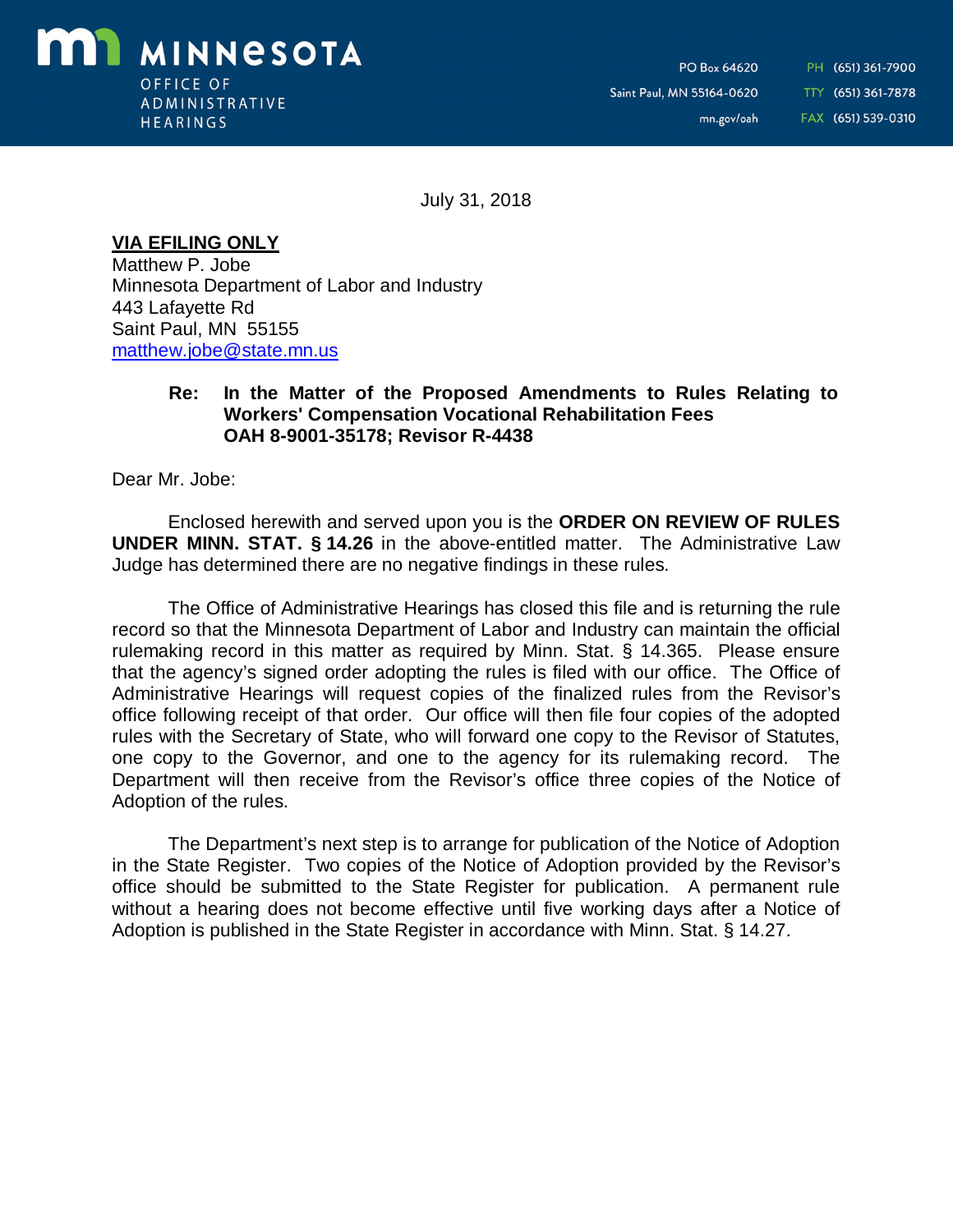Matthew P. Jobe July 31, 2018 Page 2

If you have any questions regarding this matter, please contact Katie Lin at (651) 361-7911 or **[katie.lin@state.mn.us.](mailto:katie.lin@state.mn.us.)** 

Sincerely,

Girl R. My

Administrative Law Judge

**Enclosure** 

cc: Office of the Governor Legislative Coordinating Commission Revisor of Statutes